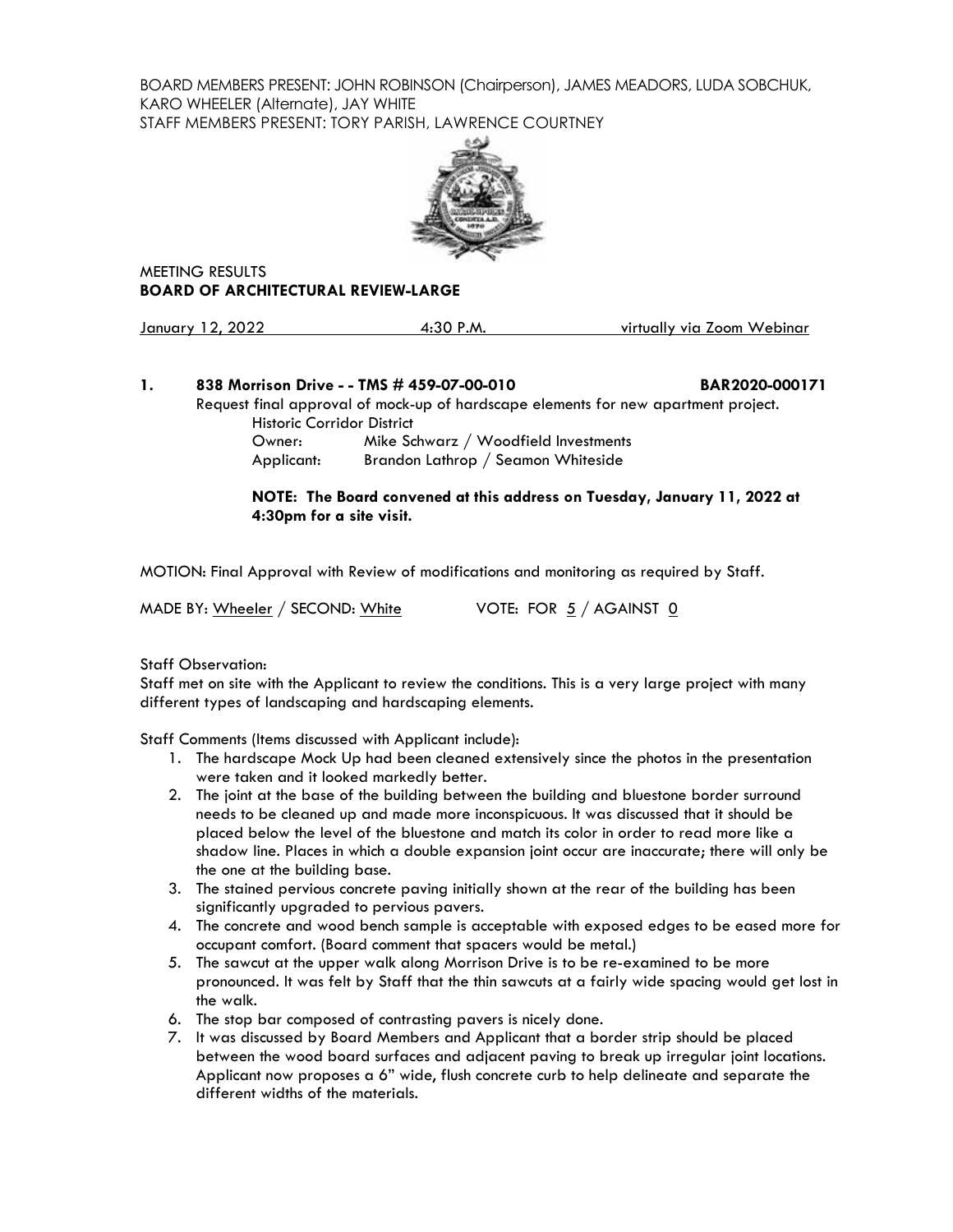# **BOARD OF ARCHITECTURAL REVIEW-LARGE**

# January 12, 2022 Page | **2**

- 
- 8. It was explained that the plantation mix was to be used less due to ADA concerns.

### Staff Recommendation:

Final Approval with Review of modifications and monitoring as required by Staff.

Board Comment:

• At bench, spacers to be metal as discussed on-site.

For full Board comments, please visit the City of Charleston's YouTube Channel.

# **2. 84 Broad Street - - TMS # 475-12-02-004 BAR2022-000703**

Request conceptual approval for repairs to be designed for the exterior stucco façade, stucco coating, windows, below-grade waterproofing, and hurricane shutter anchors of the Charleston County Historic Courthouse and for the exterior stucco façade and stucco coating at

the front stairs (south elevation) of the Charleston County Blake Tenements.

c. 1753 (Courthouse) & c. 1760 (Tenements) | Old and Historic District Owner: Paul Wood / Charleston County Facilities Applicant: Neal Frasier, P.E. / SKA Consulting Engineers

MOTION: Final Approval with Final Review of for Permit Drawings and monitoring as required by Staff.

MADE BY: Wheeler / SECOND: Sobchuk VOTE: FOR 3 / AGAINST (Jay White and James Meadors recuse.)

# Staff Observation:

Staff met on site with the Applicant to review the conditions. Exploratory work has been reviewed, approved, and performed, and the proposal is a result of the findings.

Staff Comments:

- 1. The strategies and methods for repair are found to be acceptable.
- 2. The parties involved in this work have proven themselves to be sensitive and careful in dealing with the historic building fabric, thorough, and very capable of performing this sensitive work to these very important buildings.

### Staff Recommendation:

Final Approval with Final Review of for Permit Drawings and monitoring as required by Staff.

# Board Comments:

For Board comments, please visit the City of Charleston's YouTube Channel.

# **3. 275 Huger Street - - TMS # 463-16-04-054 BAR2022-000704**

Request conceptual approval for new construction an 86-unit affordable housing apartment building with surface parking.

East Central | Height District 4 | Historic Corridor District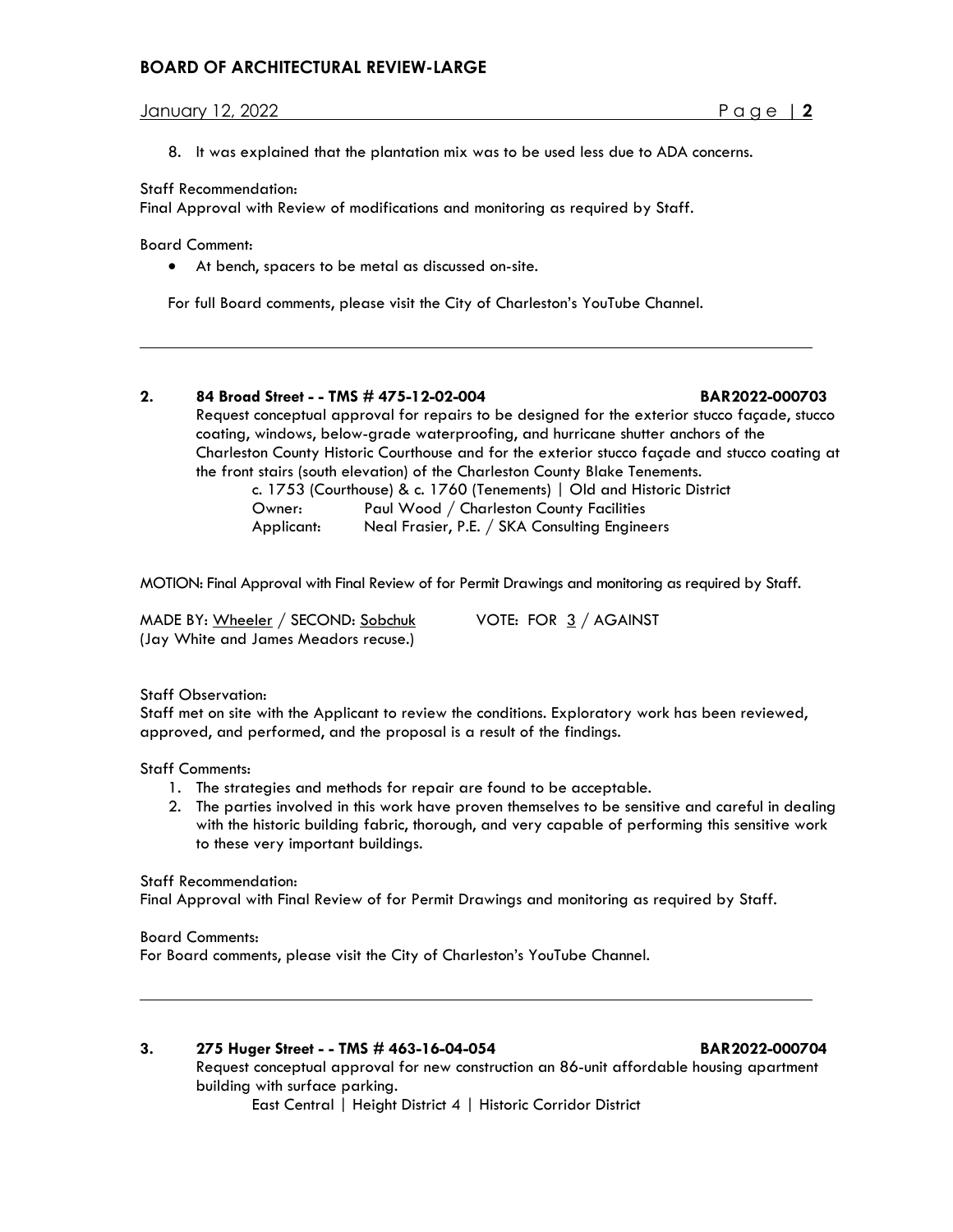# **BOARD OF ARCHITECTURAL REVIEW-LARGE**

# January 12, 2022 **Page 13**

| Owner:     | City of Charleston Housing Authority       |
|------------|--------------------------------------------|
| Applicant: | Nicholas Galizia / Bello Garris Architects |

MOTION: Conceptual Approval incorporating Board and Staff comments excepting 1A.

| MADE BY: Wheeler / SECOND: Sobchuk |  |  | VOTE: FOR $3/$ AGAINST $1$ |  |
|------------------------------------|--|--|----------------------------|--|
| (Jay White recuses.)               |  |  |                            |  |

#### Staff Observations:

The design takes cues from its context in material and color. While the Colin McK. Grant homes are of a smaller scale, the project will sit amongst several similarly sized projects that have been constructed in recent years with additional larger projects coming nearby to 578 and 584 Meeting Street. The project makes a nod to the Meeting Street monumental arch at the Grant Homes with the alignment of its east entry. What is usually a double-loaded corridor is pulled apart to create a communal space that can encourage interaction among neighbors and offer unique shaded exterior space. The exterior entries add a level of ownership. The materials (brick, steel, wood) are nicely mixed, and the deep overhangs and steel bracketing give a sense of play on what might otherwise be viewed as a very long façade.

#### Staff Comments:

- 1. Regarding the pilasters,
	- A. Raise the top of the pilasters to be even with the window headers at the third floor to provide additional order to the composition.
	- B. Deepen the pilasters to make them more pronounced on the long exterior facades.
	- C. Add a cap to the pilasters to better indicate load-bearing capacity.
- 2. Where material transitions occur horizontally, such as the brick and cementitious siding, which is visible at the fourth floor, offset in separate planes or detail in a meaningful way.
- 3. While not in BAR purview, we recognize that the building's orientation will limit direct sunlight to the courtyard to limited times of the day and therefore the landscaping in the communal courtyard should be carefully selected.
- 4. All exposed steel shall receive a high-performance coating.
- 5. Staff recommends a soft landscape buffer between the project and the Grant homes.
- 6. Because the open stairs are the primary vertical circulation of the project, Staff recommends that they be covered to protect the occupants in inclement weather. While this would require the enclosure of two portions of this courtyard, Staff believes this can be done in such a manner as to not detract from its openness.
- 7. For preliminary, confirm size, profile, and exposure of cementitious siding.
- 8. For preliminary, describe the sculptural wood element that spans the second through fourth floors at the north elevation.

#### Staff Recommendation:

Conceptual Approval with Board and Staff comments incorporated.

Board Comments:

• Interesting and successful. Pilasters at the right height and make the bracket size appropriate to help mitigate the height of the building. Agree with remaining pilaster comments. The façade facing Meeting Street is broken with the entry, but the roof is continuous. Would a break in the roof help with the overall massing? The canopy at Huger Street projects at all sides. Perhaps consider pulling it back at the courtyard for the courtyard entry to be more open.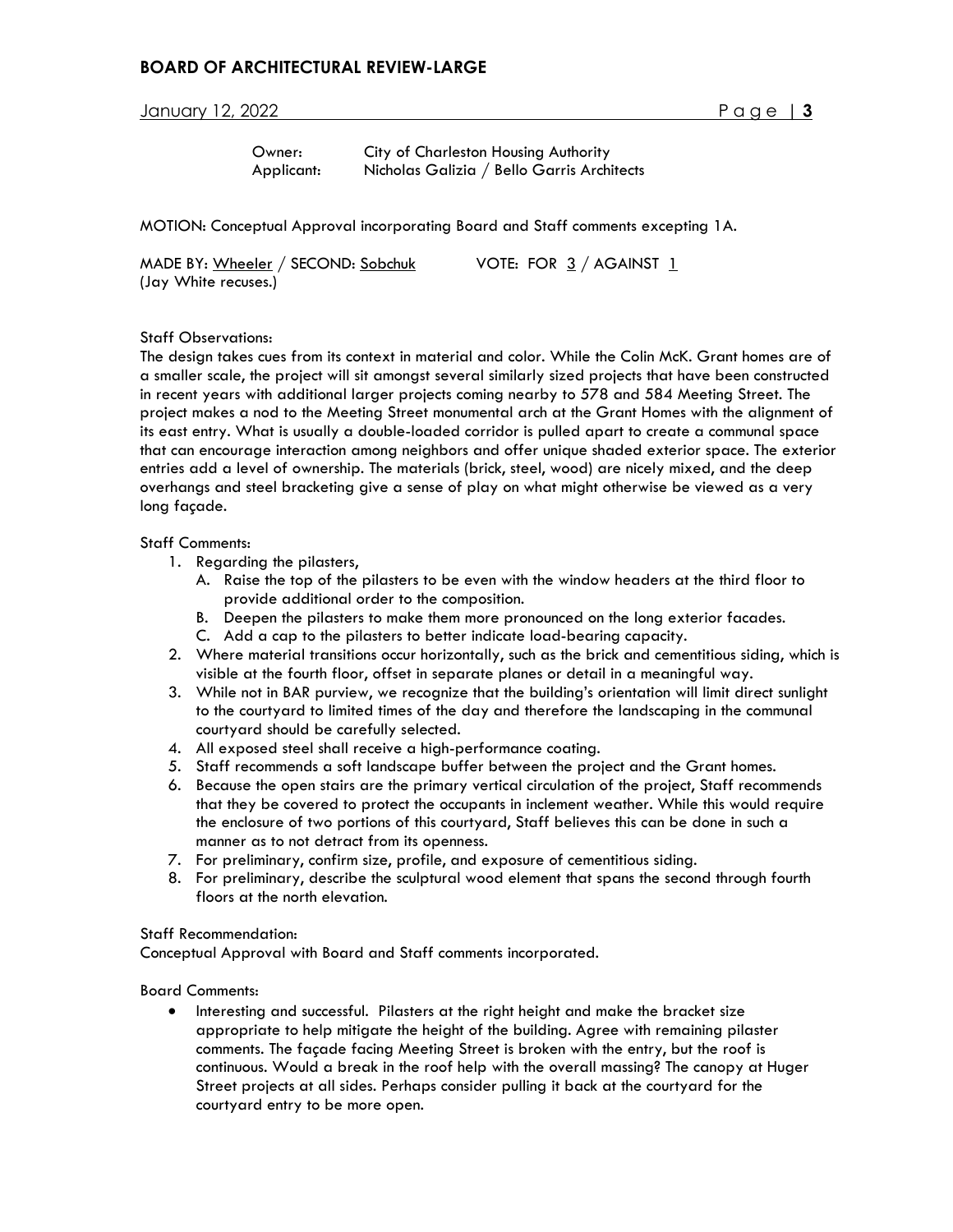- Very important project and great to see an elevated design for affordable housing. Agree with HCF and PSC comments. Site plan leaves enough space to buffer the categorized Grant Homes appropriately. Study breaking the roof at center would better emphasize the axis and the angle at the east portion. Agree with staff comments and recommendation though some are preliminary level. Design team can study pilasters. Great project.
- Thoughtful presentation. Not heavy; contrast with contemporary neighbors. Could be a model for other large-scale projects. Nice human scale.
- Carefully consider metal compatibilities of all the metal elements. The brackets look good but study how they will be flashed and if this will affect their aesthetic. Open framing of secondary roof looks good but also seems to be a habitat for birds so consider how that functions. A sun study would be beneficial. The roof opening is nice for light but the amount of water coming through doesn't seem to be offset by drying opportunities which leads to a livability concern. Rain will enter but sun exposure is limited for drying opportunities.

For full Board comments, please visit the City of Charleston's YouTube Channel.

# **4. 122-124 Cannon Street - - TMS # 460-00-04-160&161 BAR2022-000705**

Request conceptual approval for the renovation of two existing structures and the addition of two new residential structures at the rear of the property.

 Cannonborough/Elliottborough | Height District 2.5-3 | Old City District Owner: Cannon St Vacation Rentals LLC Applicant: Ashley Jennings / AJ Architects

MOTION: Deferral to restudy the footprints of these two new buildings and the massing in relation to the historic structures with Board and Staff comments.

MADE BY: White / SECOND: Meadors VOTE: FOR 3 / AGAINST 1 (Luda Sobchuk recuses.)

Staff Comments:

- 1. At the new accessory structure at 122 Cannon, lower the pitch of the roof.
- 2. At the new accessory structure at 122 Cannon, Staff typically strongly discourages and does not permit the painting of brick as depicted. However, we find that on this contemporary application, the painting of the brick would make for a more harmonious composition.
- 3. At the new addition at 124 Cannon, use equally sized window sashes.
- 4. The Zoning Ordinance indicates that additional buildings and additions to buildings are to be subordinate to the height, scale, and mass of the primary building, unless waived for architectural merit and context or for existing lot conditions. We therefore recommend lowering the height and reducing the footprint of the new accessory structures and new addition. Also please include dimensions for floor heights in the follow-up submittal.
- 5. It appears that a rooftop terrace is planned for the proposed accessory structure at 124 Cannon Street, but no information is provided to confirm. Provide roof plans.
- 6. Indicate locations of pool and all other mechanical equipment and screening conditions on one site plan.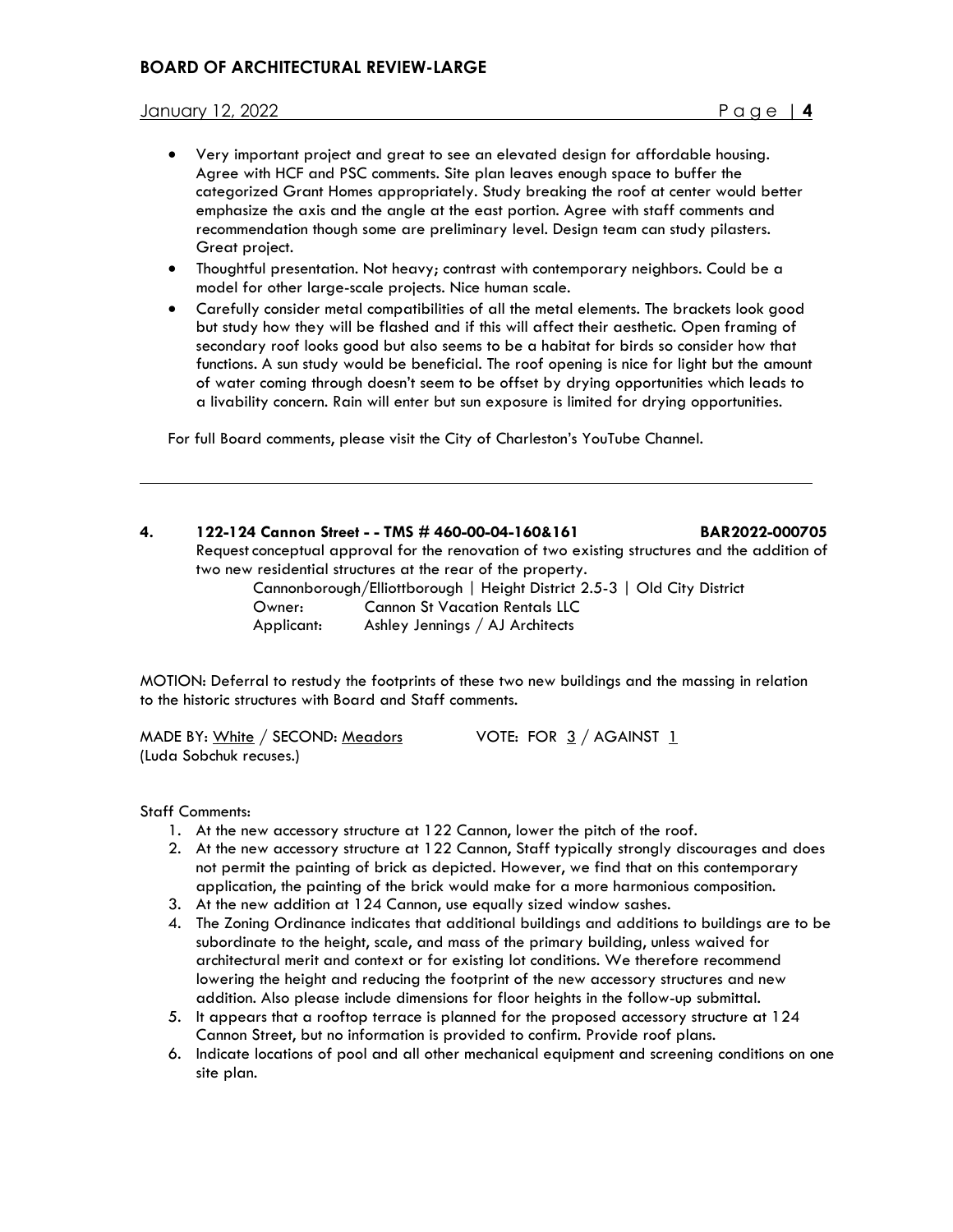7. With the exception of one, solid masonry walls are not typical of this block of Cannon Street, and the proposed wall at the street edge should be eliminated in lieu of a low coping wall with wrought iron fencing above it. Please provide proposed dimensions for this element.

#### Staff Recommendation:

Deferral for H/S/M of accessory structures and for additional information, with Board and Staff Comment incorporated.

#### Board Comments:

- Felt there may be a subordination issue but might be the results of the slim documentation of this application; more views of the model especially from an eye-level view would be helpful and might answer some open questions such as those regarding the roof. Subordination is about the  $H/S/M$  and not the architecture which I am comfortable with; Board needs to determine if snipping these two rather significantly scaled accessory structures will have any net affect. These are two new houses on the backs of the lots rather than accessory structures, which may be the intent of the subordination clause.
- Restudy the entry stair as it feels heavy and look at whether the screen wall and door could be recessed into the porch which would reduce the heaviness. Also door is a little plain.
- No issue with the two new structures in the rear; a site section would help to see the relationship. Looks like the height is lower than the front structures. The stair screening element is interesting. No problem with flat roof. Sloped roof on 122.5 could be studied as it looks very steep and unusual in the context. A better view from the street and a site section would help to clarify.

For full Board comments, please visit the City of Charleston's YouTube Channel.

### **5. 151 Meeting Street - - TMS # 457-08-04-002 BAR2021-000580**

Request preliminary approval for modifications to third and sixth floor window pattern on the east façade (Meeting Street) to open the façade for exterior loggia spaces.

|            | Not Rated   c. 1981   Old and Historic District |
|------------|-------------------------------------------------|
| Owner:     | Tom Creasy / Lat Purser & Associates            |
| Applicant: | Clark Batchelder / Goff D'Antonio Associates    |

MOTION: Final Approval with Board and Staff comments with Final Review By Staff.

MADE BY:  $White / SECOND: Meadors$  VOTE: FOR  $5 / AGAINST 0$ 

#### Staff Observation

While conceptual review included the new third and sixth floor loggias as well as the first floor changes at the southeast corner, the preliminary review is only for the work at the proposed third and sixth floor loggias.

Staff Comments:

1. A three-panel system has been proposed in lieu of the previously proposed four panel bi-fold system and in response to staff comments at the August 25, 2021 meeting, which harmonizes with the fenestration on the building. It should be noted that this is a tilting system.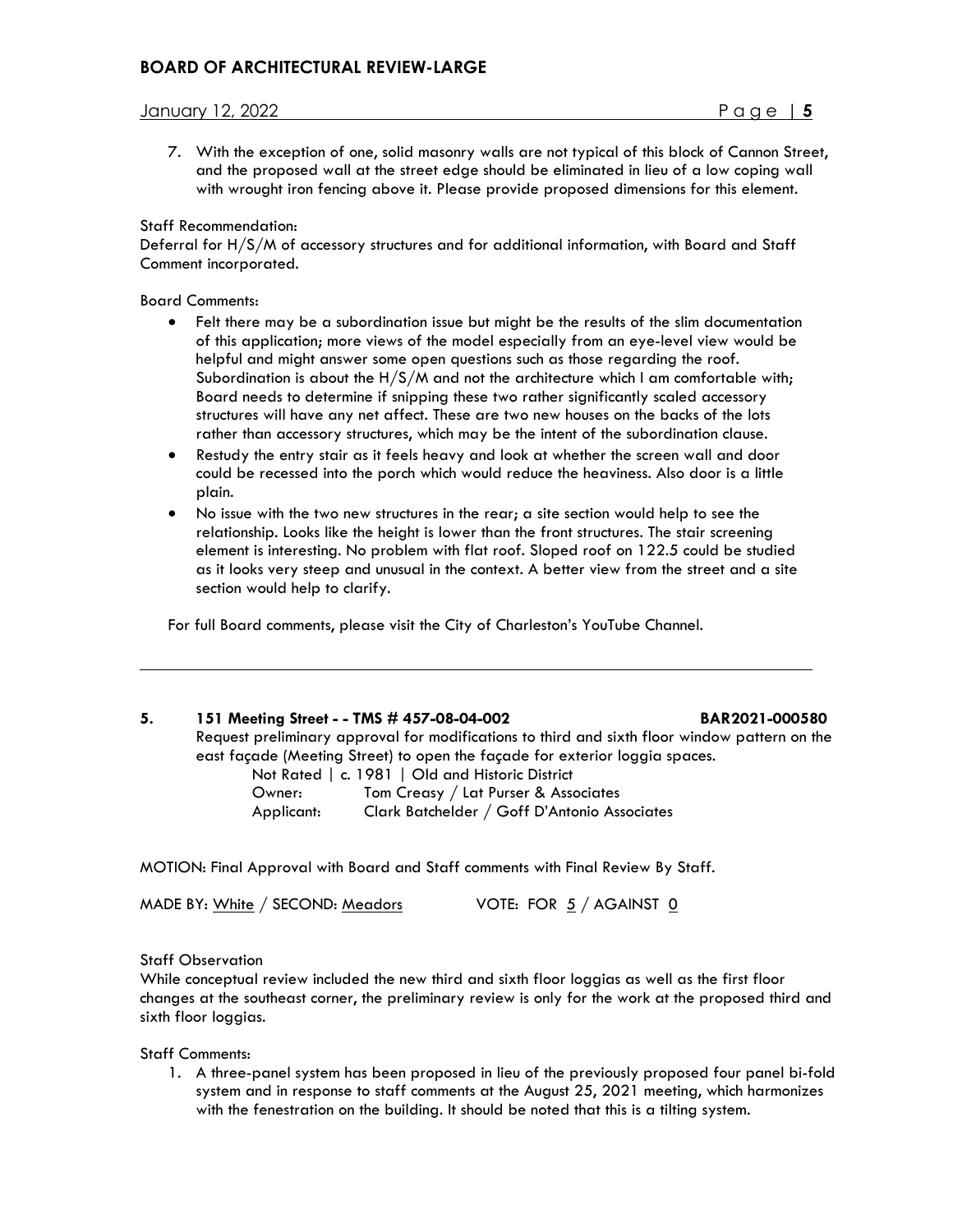# **BOARD OF ARCHITECTURAL REVIEW-LARGE**

January 12, 2022 Page | **6**

2. Railing color and profile should be visually minimized.

Staff Recommendation:

Final Approval with Board and Staff comments with Final Review By Staff.

Board Comments:

For Board comments, please visit the City of Charleston's YouTube Channel.

# **6. 649 King Street - - TMS # 460-08-02-007/010 BAR2021-000609**

Request conceptual approval for a 15-unit apartment building with ground floor retail. (Courier Square Phase 2, Building 2)

Cannonborough/Elliottborough | Height District 6 | Old and Historic District Owner: Ron Owens / Evening Post Industries Inc. Applicant: Dylan Towe / LS3P

MOTION: Conceptual Approval with Board and Staff comments

MADE BY: Wheeler / SECOND: White  $V$  VOTE: FOR  $5/$  AGAINST  $\underline{0}$ 

Staff Comment:

1. Staff and Board comments which were related to the balustrade, east pediment, and rusticated base have been satisfactorily addressed. The corner tower design appears somewhat incomplete without a roof but could work if the top were better terminated with a more articulated cornice.

Staff Recommendation:

Conceptual Approval with Board and Staff comments

Board Comments: For Board comments, please visit the City of Charleston's YouTube Channel.

### **7. 609 King Street - - TMS # 460-08-02-015 BAR2021-000519**

Request conceptual approval for new senior living building.

Cannonborough/Elliottborough | Height Districts 4 & 6 | Old and Historic District Owner: Evening Post Publishing Co. Applicant: Richard Gowe / LS3P

MOTION: In accordance with all staff recommendations as published on this agenda item and also incorporating Board and Staff comments.

MADE BY: White / SECOND: Sobchuk VOTE: FOR  $5/$  AGAINST  $\underline{0}$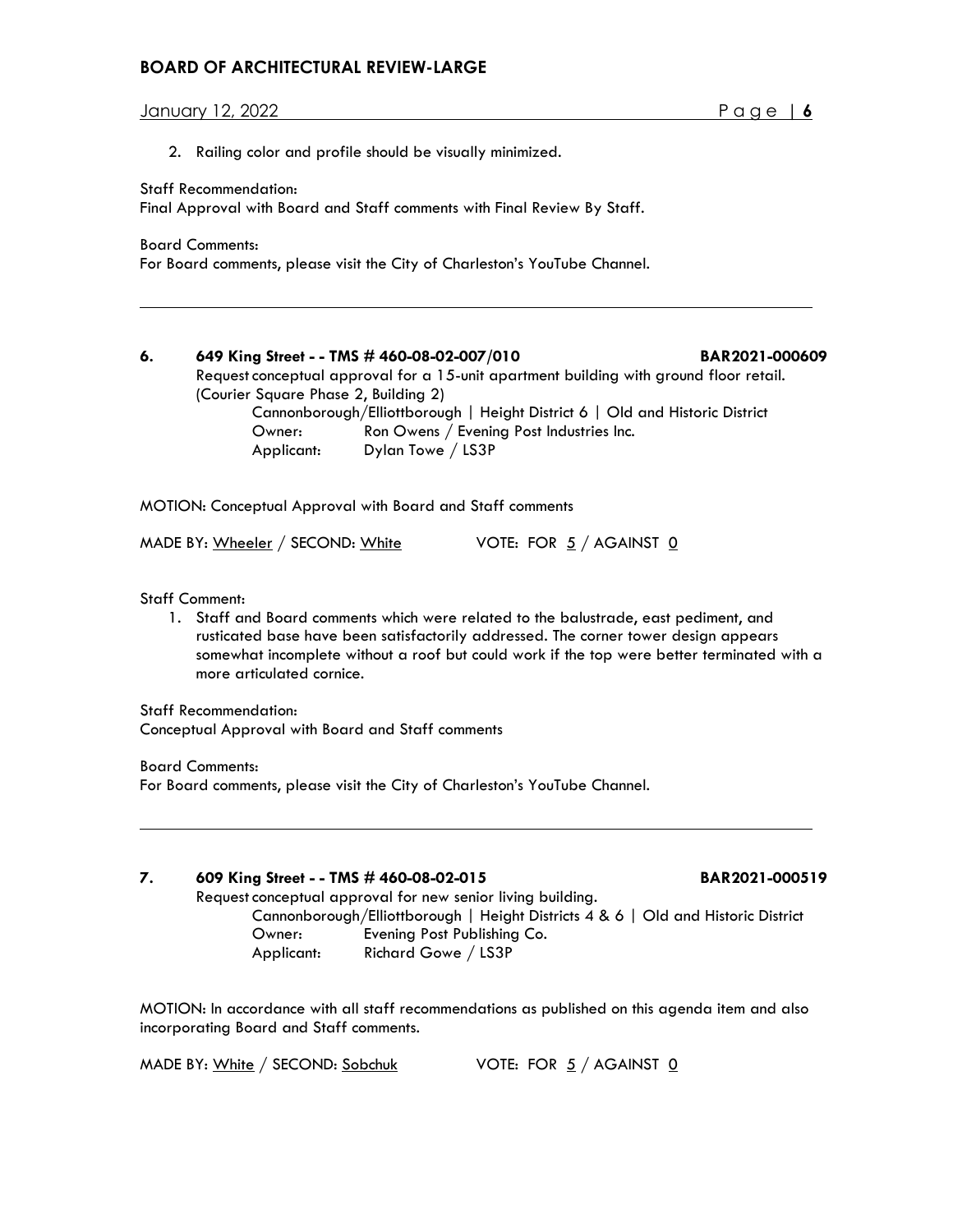#### Staff Comments:

- 1. Providing a prominent feature for the terminus of Columbus Street is a positive gesture. The H/S/M and general architectural direction of the King Street façade would be acceptable with some toning down, simplification, and refinement of the detailing. (page 30)
- 2. The intersection of the new building to the relocated old building will be critical and should be articulated in detail to fully understand the connection. (page 42) Option C as depicted on page 42 is not appropriate as it creates a false sense of history for the salvaged building.
- 3. Regarding the H/S/M at the buildings on St. Philip and Spring Streets, there is a disparity of scale with the newly proposed in the context of the old and historic, and the difference is jarring in some locations. Restudy the scale of the building elements, which are character-defining features in the context of the adjacent historic structures.
- 4. More specific to these buildings, regarding the Spring Street Building, attempting to adopt the language of a Charleston single house on a much larger mass is problematic. This is more evident with floors 4 through 6 which may overwhelm the adjacent houses. Consider a new direction for this building.
- 5. The first-floor height for the new building on Spring Street appears to be set by the vehicular opening. However, the first floor is very imposing to the adjacent smaller scaled existing house, and the juxtaposition of the new building to the adjacent structure is jarring. (pages 56-57b)
- 6. The elements on the Spring Street building, such as the dormers and columns appear to be quite large which causes concern over scale. These should be restudied. The proposed exterior material of siding also presents the challenge of how to scale to a larger form. (page 56b)
- 7. The exterior materials should wrap the interior of the vehicular entry of the new building on Spring Street.
- 8. The windows on the north and south facades of the Spring Street building need to be more vertically proportioned. (pages 58-59b)
- 9. The shed dormers on the Spring Street building appear unrelated to each other and too wide. (page 58b)
- 10. The King Street (brick) expression should conclude at an internal corner. Confirm this to wrap around and above the parking garage vehicular entry. Confirm this expression wraps the SW corner. (page 40-41)
- 11. The northernmost building on St. Philip Street, which is depicted in tan, again, appears to depict larger windows than necessary, especially in comparison to the existing house. Please confirm size of the windows and reduce if possible. (pages 66-67)
- 12. The porch bays on the north side of the tan building are more wide than tall and could benefit from being made more vertical in proportion. (page 68) Additionally, the plan seems to show that the outer porch bays project, but the elevations depict the center three bays projecting with a gable form above instead.
- 13. Regarding the southernmost new building on St. Philip Street, which is depicted in blue, here also, confirm and reduce the size of the windows as possible to harmonize with the adjacent existing buildings. (page 65)
- 14. Use consistency with shutters on the St. Philip Street building depicted in blue. (page 71)
- 15. The courtyard is nicely wrapped in a singular expression on all four sides. However, the challenge of multiple expressions is evident here. The center portion of the King Street expression, the area containing the tower, has two exterior languages, at the east and west, and for authenticity's sake should be one language with the tower centered. This might mean that the King Street expression is the dominant expression and mass, and the remainder are more secondary. This calls for a unification in the design in terms of the whole and a cohesiveness to unite the composition. (pages 71-72)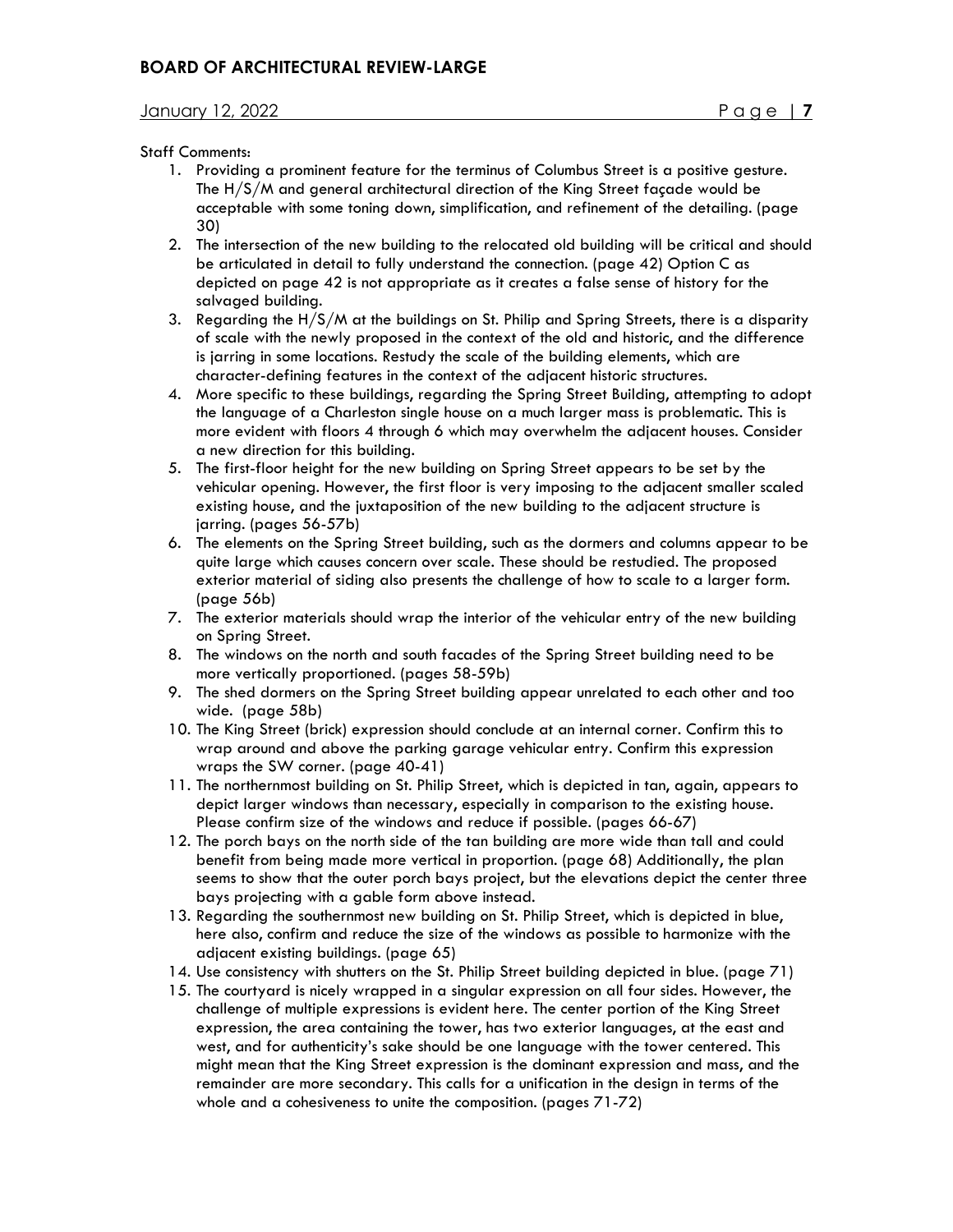- 16. Regarding the west-facing and courtyard expression for the larger building that fronts King Street, the use of siding may be inappropriate for a building of this size. (page 74)
- 17. Continue to take cues from successful alleyways for development refinement of the alley space. The fountains or water features which anchor each end is successful.

#### Staff Recommendation:

Denial of H/S/M and general architectural direction for the Spring Street building, deferral for the St. Philip Street buildings for scale, and deferral for the larger King Street building to simplify the expressions and to resolve the lack of cohesiveness between the multiple expressions.

#### Board Comments:

- Uncommon to have so many Staff comments even on a project of this scale and significance, which is telling. Commend Staff for putting in the time in assisting this development team but it's unfortunate that it's here with so much to comment on. Agree with Staff comments. Appreciate the complexities of the program but what creates an architectural challenge on this project is that an architectural philosophy has been applied which the Board has been very resistant to since it was first presented. Agree with Staff recommendation.
- Agree with previous Board Member and the reviews, comments, and suggestions from PSC and HCF. A disparity exists at the King Street façade with the incorporation of the Art Deco building which we preserved. There is no sympathy to that building and the design needs to draw from this some especially with the images that show additions to historic projects showing really sympathetic renderings of the new toward the existing. The balconies and arches are not really King Street appropriate or very urban for that matter. The large arches at the balconies appear like garage openings. The Charleston Orphan House, used as a precedent, had a similar tower but the cupola is moved into the roof which helps to reduce the tower flatness and height. The dormers with the shutters on the mansard roof are unproportionate to the mansard roof. The dormers on the Orphan House were nicely proportioned, and the roof had a proper slope. Don't understand at the Spring Street portion why the balconies, balustrade and pediment are introduced. Keep studying.
- The proportions of all the precedent buildings are well developed and are peaceful and nothing is overwhelming. They have a flow about them and nothing is screaming out at. Struggling to apply what I see in the precedents to this project. Not sure which parts create the confusion, but the composition causes confusion.
- In agreement with fellow Board Members and Staff comments. The reason the Board approved the partial demolition of the existing building and required saving at least 25' is so it can be recognized as a building or volume. Problematic for only 12' to remain visible. The mass probably needs to move back so not to be a facadism but a better expression of the existing building. The public space at Columbus and the general massing at King works but the architectural expressions need restudy. The Charleston Orphan House had a very rhythmic and repetitive façade and the same proportions for windows. The proposed King Street façade is very busy with arches, recessed balconies, different window proportions and sizes, shutters, and a mansard roof. Because this is such a big building, simplification would help. At the King Street façade would be helpful to follow the property line or the massing needs to be pushed back.
- Would amplify some of previous Board Member comments related to the Charleston Orphan House which was a massive building. The tower concept is good and works well on the King Street elevation; like and support it. The King Street façade is the most successful or what is presented. The Orphan House precedent used symmetry, simpler massing, and the façade was rhythmic, straightforward, repetitive, and simpler. The H configuration is